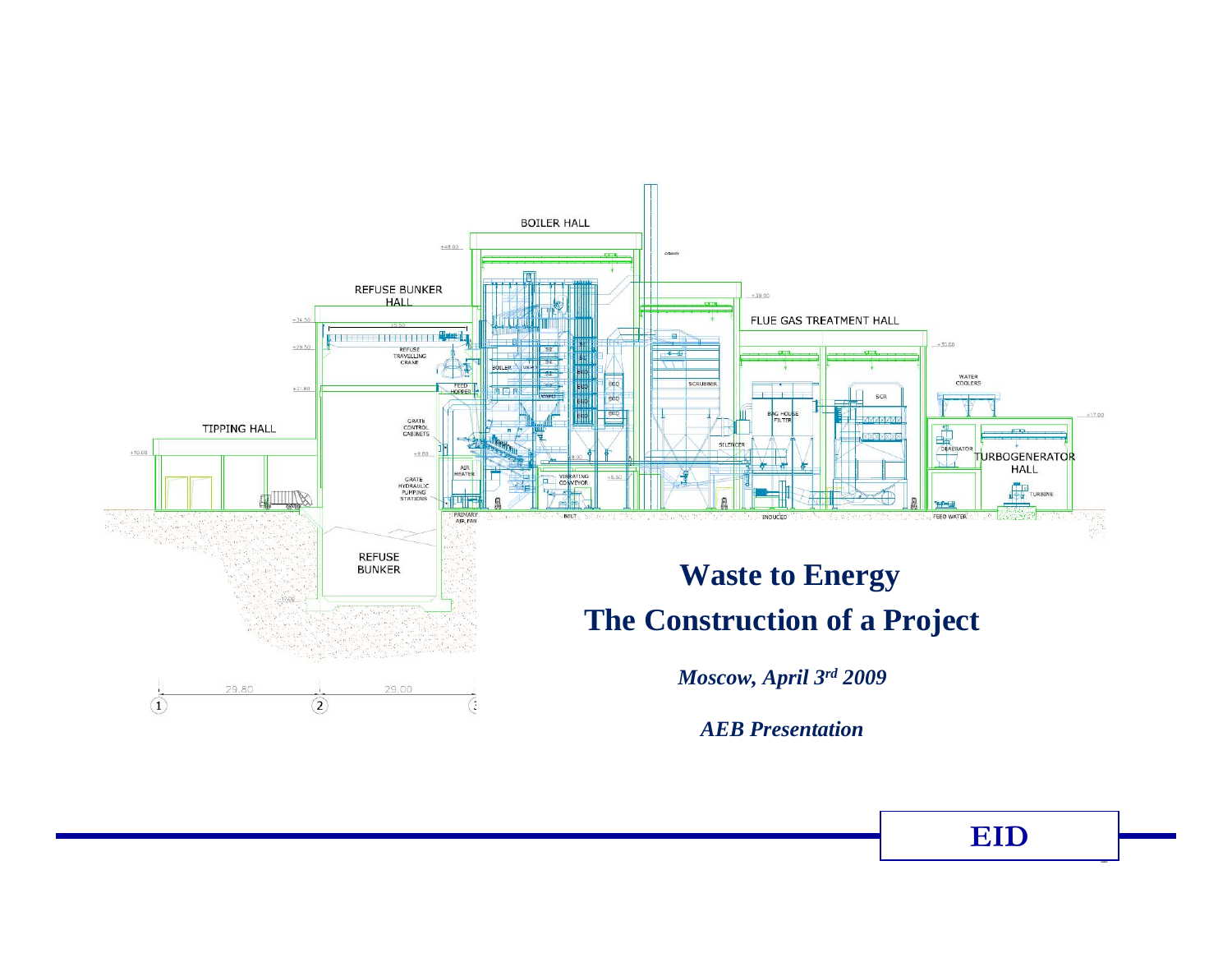## **Table of Contents:**

- **1. The Need For a Solution: The Waste to Energy Industry.**
- **2. The Solution and Risk Allocation.**
- **3. Environmental Operation and Traceability**
- **4. The Alternative: Naples…**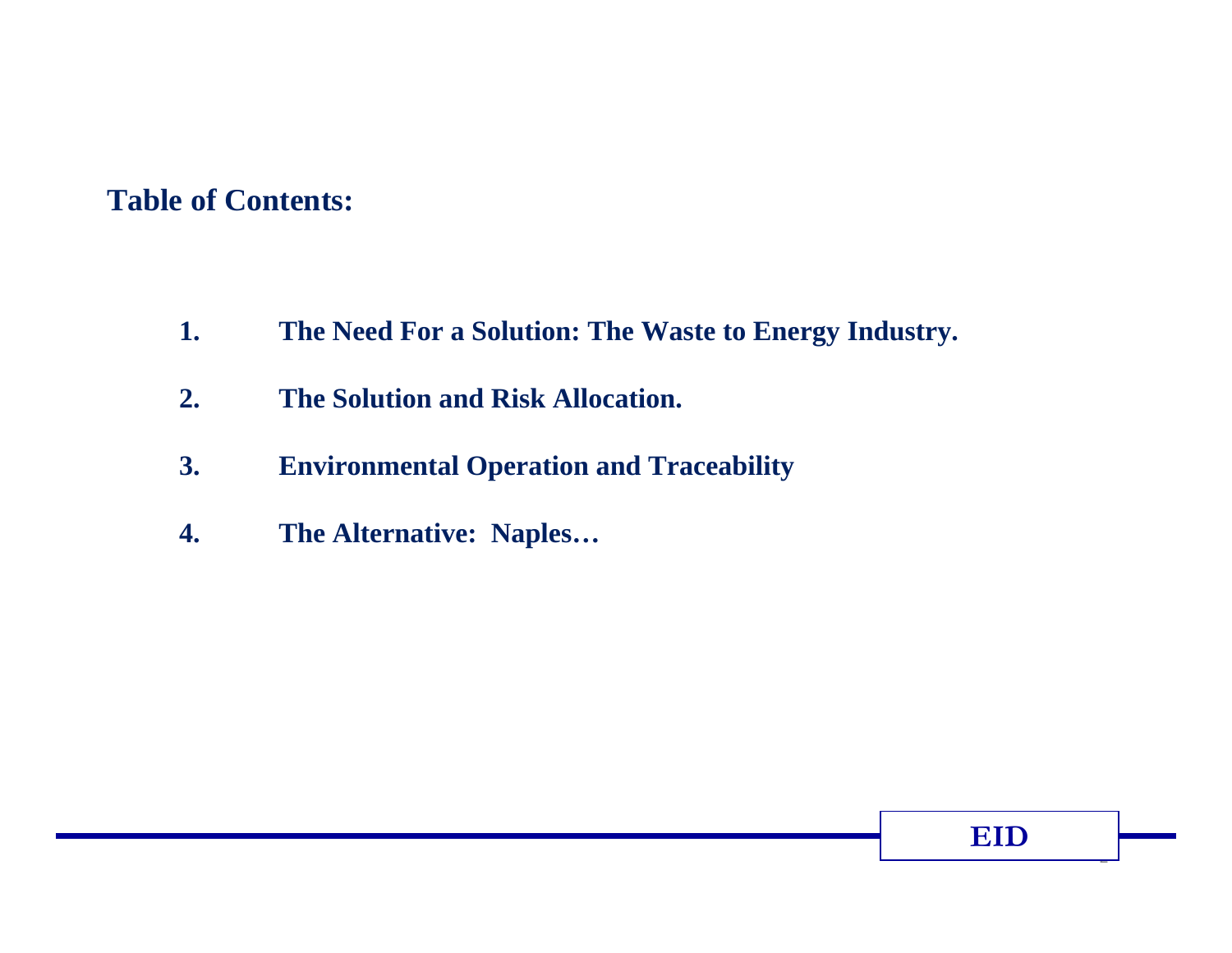#### **1. The Need For a Solution: The Waste to Energy Industry.**

- **2. The Solution and Risk Allocation.**
- **3. Environmental Operation and Traceability**
- **4. The Alternative: Naples…**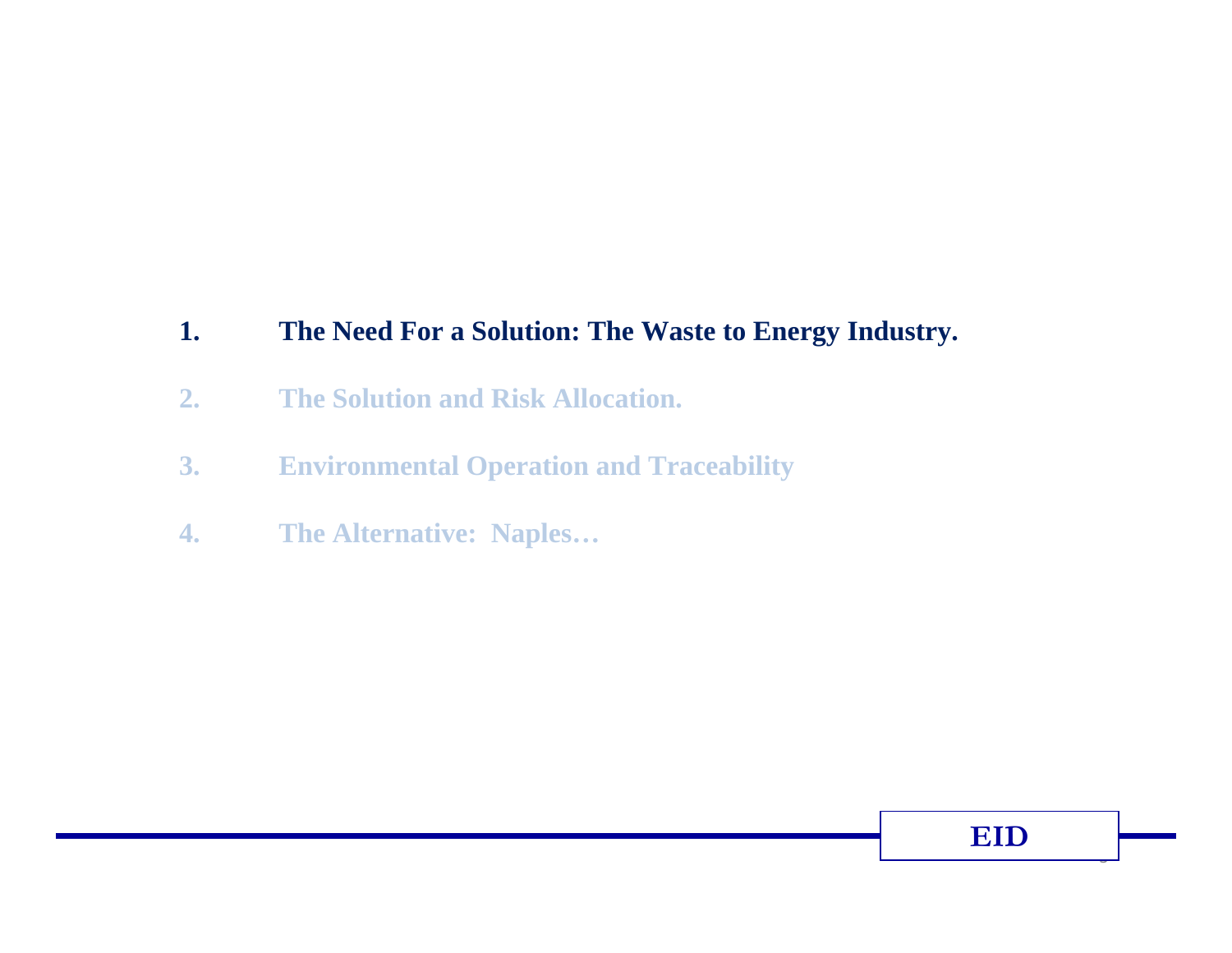## **The Need For a Solution: The Waste to Energy Industry.**

- • As economies grow and urban populations expand and consume more they generate increasing volumes of waste.
- $\bullet$  The OECD average waste generated per person is 550 kg per year. In Moscow the figure is 370 kg.
- $\bullet$  The City of Moscow currently produces 5.5 million tonnes of waste per year, including 3.9 million tonnes of domestic waste and 1.6 million tonnes of commercial and medical waste.
- $\bullet$  There are three main ways of treating waste: landfill, incineration and recycling, each with advantages and disadvantages. Landfill and recycling produce methane which is a greenhouse gas 21 times more potent than carbon dioxide.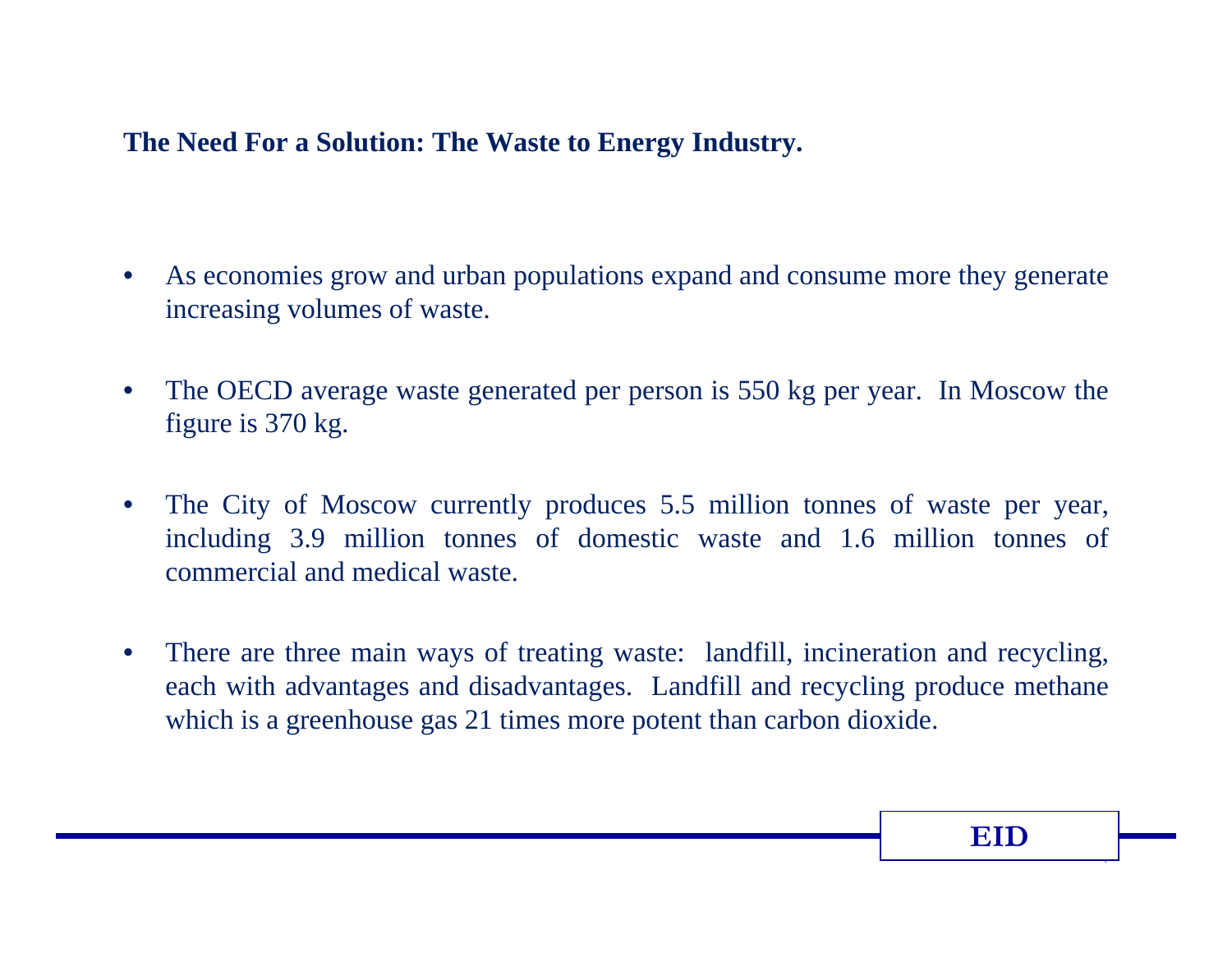### **The Need For a Solution: The Waste to Energy Industry.**

- • Recycling also depends upon strong markets to take and reuse the materials ,which is not the case now with falling global prices for paper, plastics and fuels.
- $\bullet$  Of the 5.5 million tonnes, approximately 300,000 tonnes is recylced, 700,000 tonnes is incinerated in three incinerators, and 4.5 million tonnes goes to 25 landfill sites around Moscow.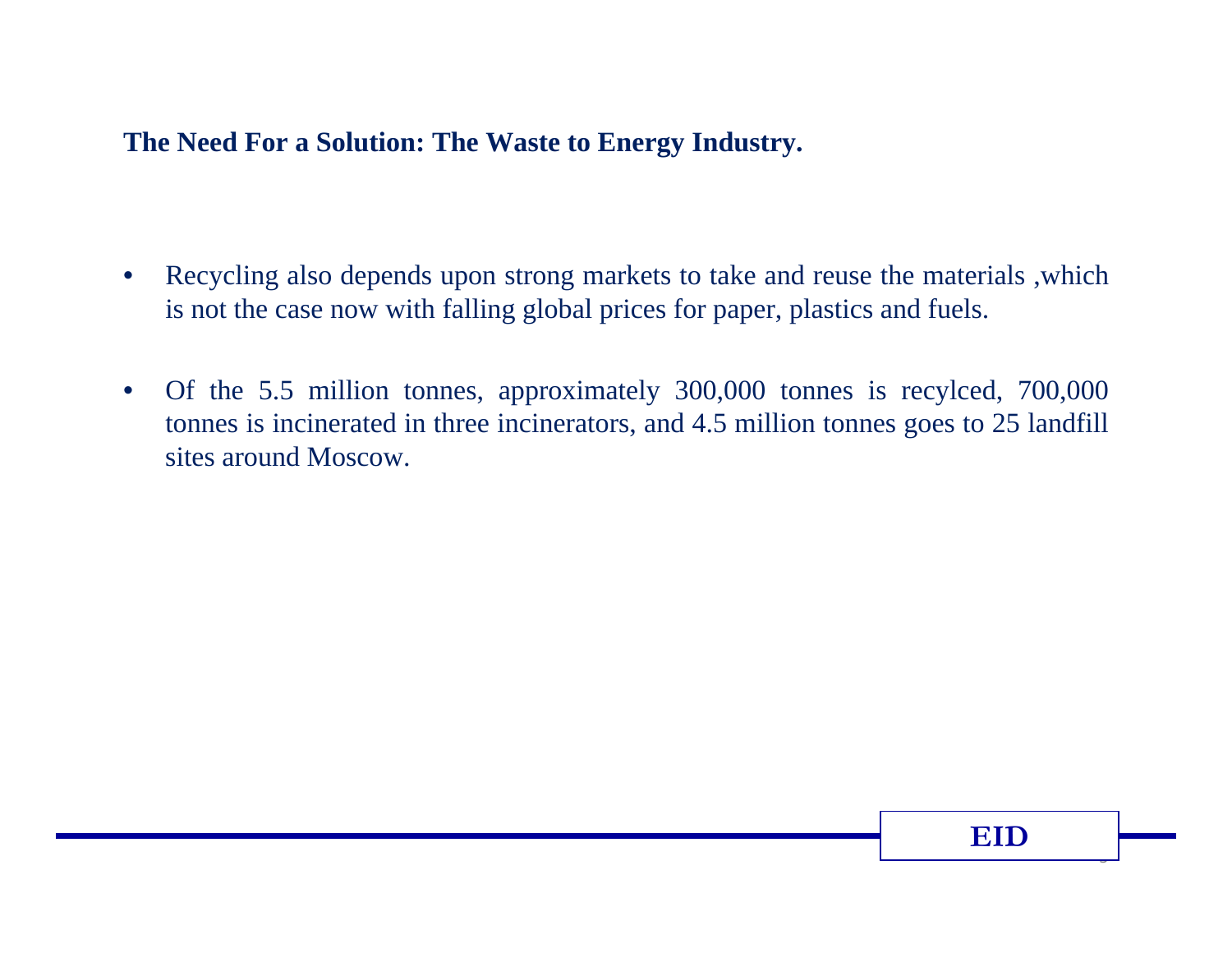#### **1. The Need For a Solution: The Waste to Energy Industry.**

## **2. The Solution and Risk Allocation.**

- **3. Environmental Operation and Traceability**
- **4. The Alternative: Naples…**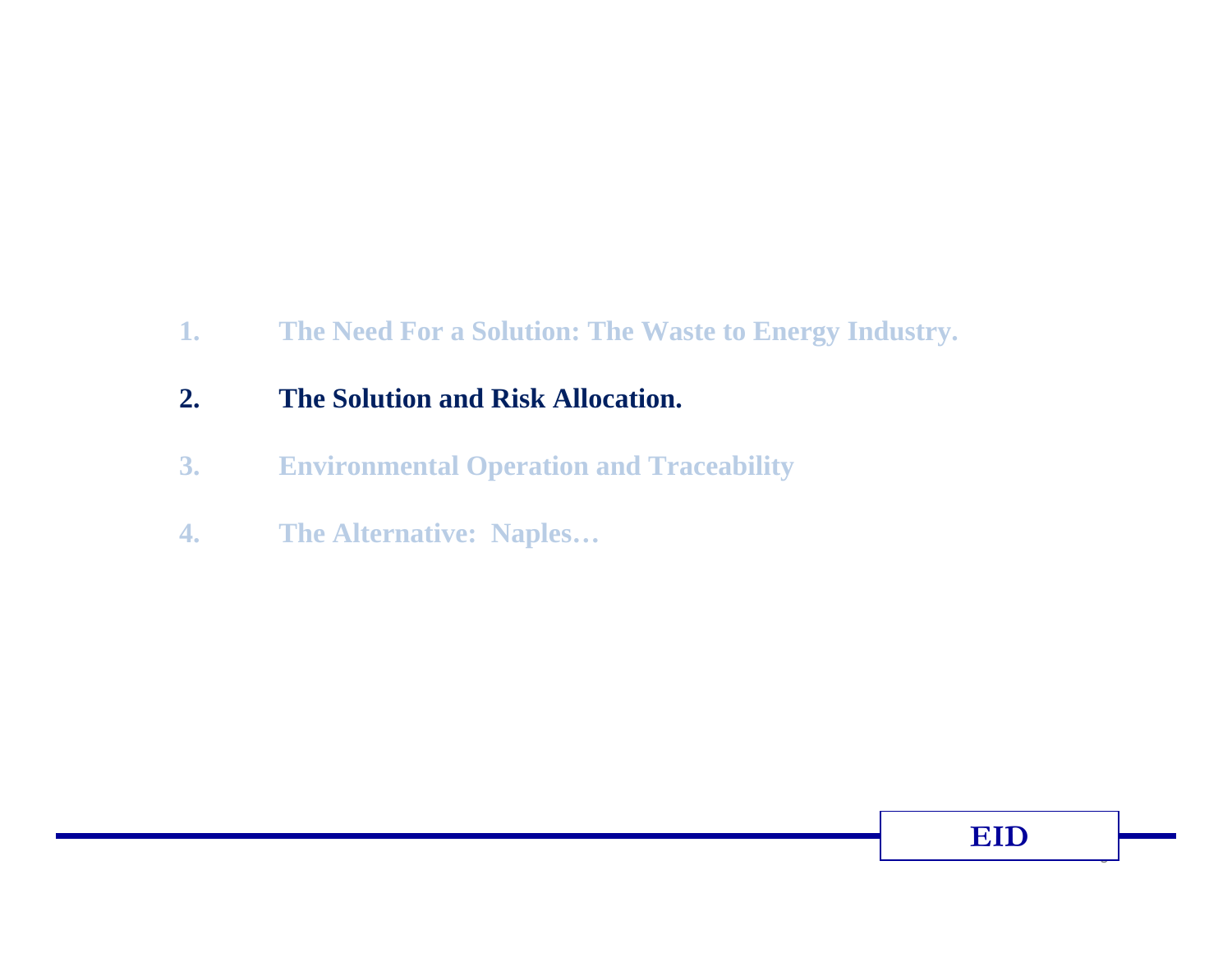### **The Solution and Risk Allocation**

- • The development of modern waste to energy plants is a very considerable investment for each party involved, and is based on a clear technical plan and analysis of risk. The goal is to have an efficient construction and operation.
- •The risks can be divided into four main categories:
- • The construction risk is taken by a competent and experienced Engineering Procurement Contract (EPC) contractor guaranteeing the delivery and performance of the plant.
- • The operating risk is taken by a competent and experienced operator with a comprehensive operating and maintenance (O&M) contract.
- •The counterparty risk is based on the leasing contract; and
- •The political risk is insured by using Export Credit Agency (ECA) Financing.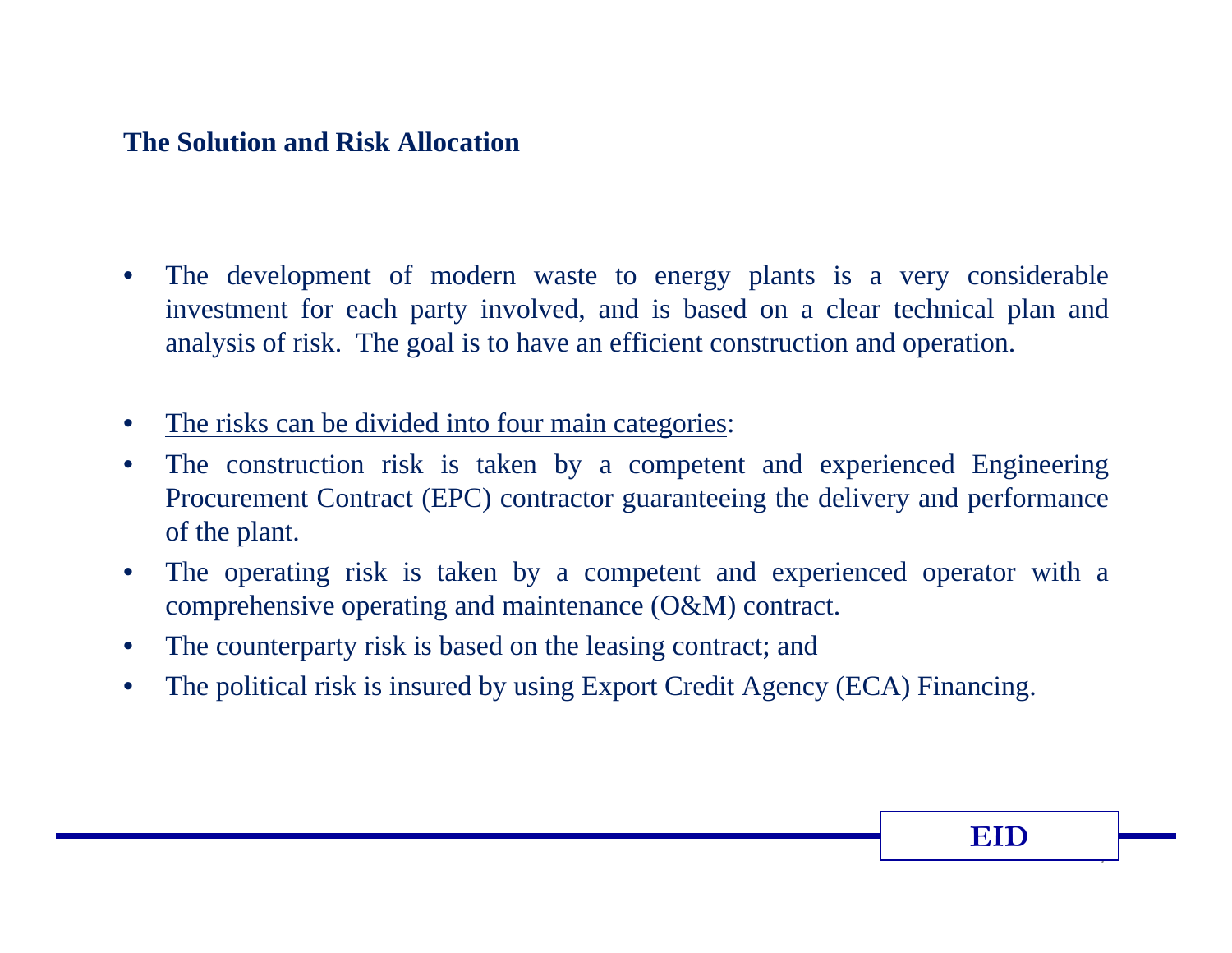#### **The Solution and Risk Allocation**



**EID**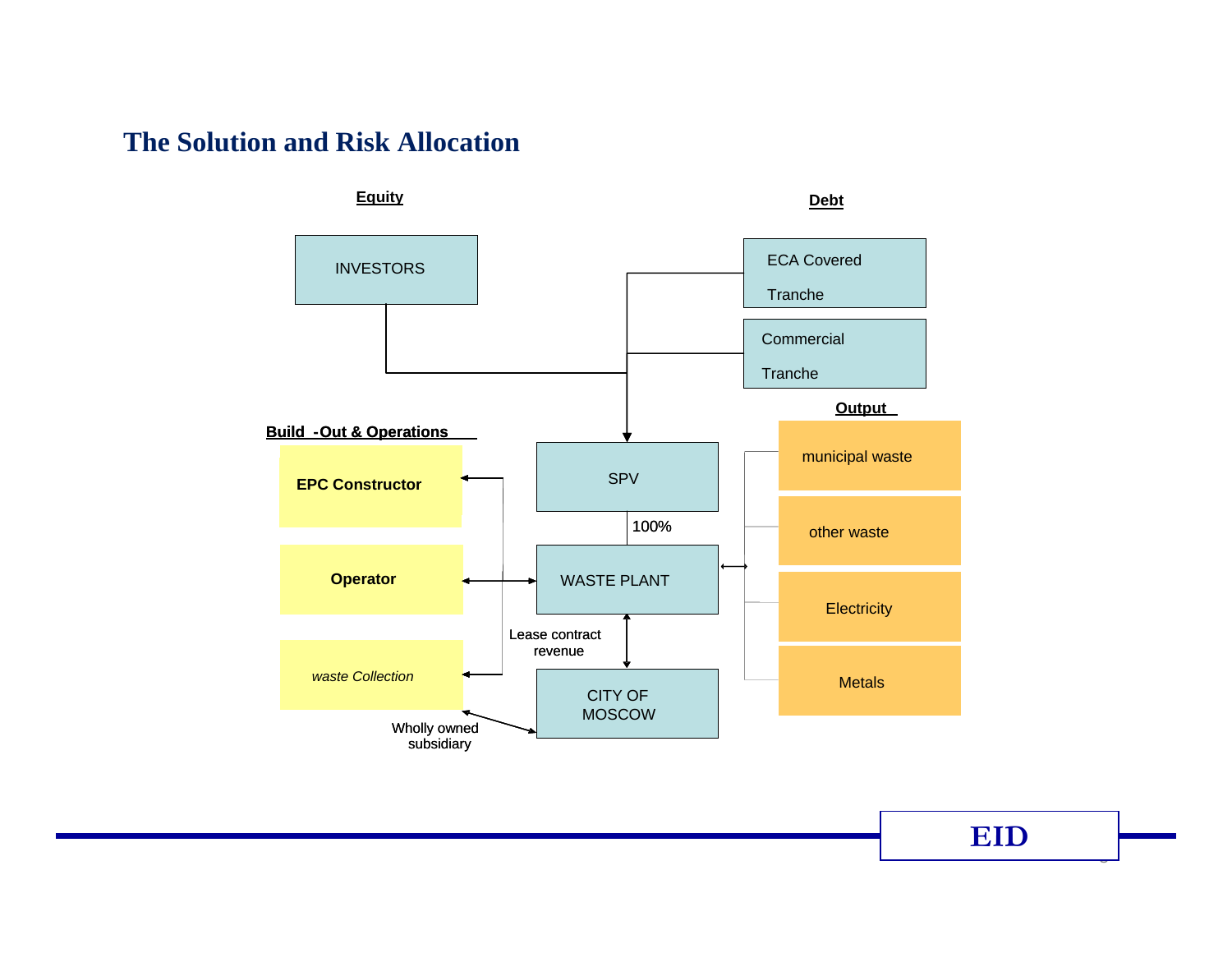- **1. The Need For a Solution: The Waste to Energy Industry.**
- **2. The Solution and Risk Allocation.**
- **3. Environmental Operation and Traceability**
- **4. The Alternative: Naples…**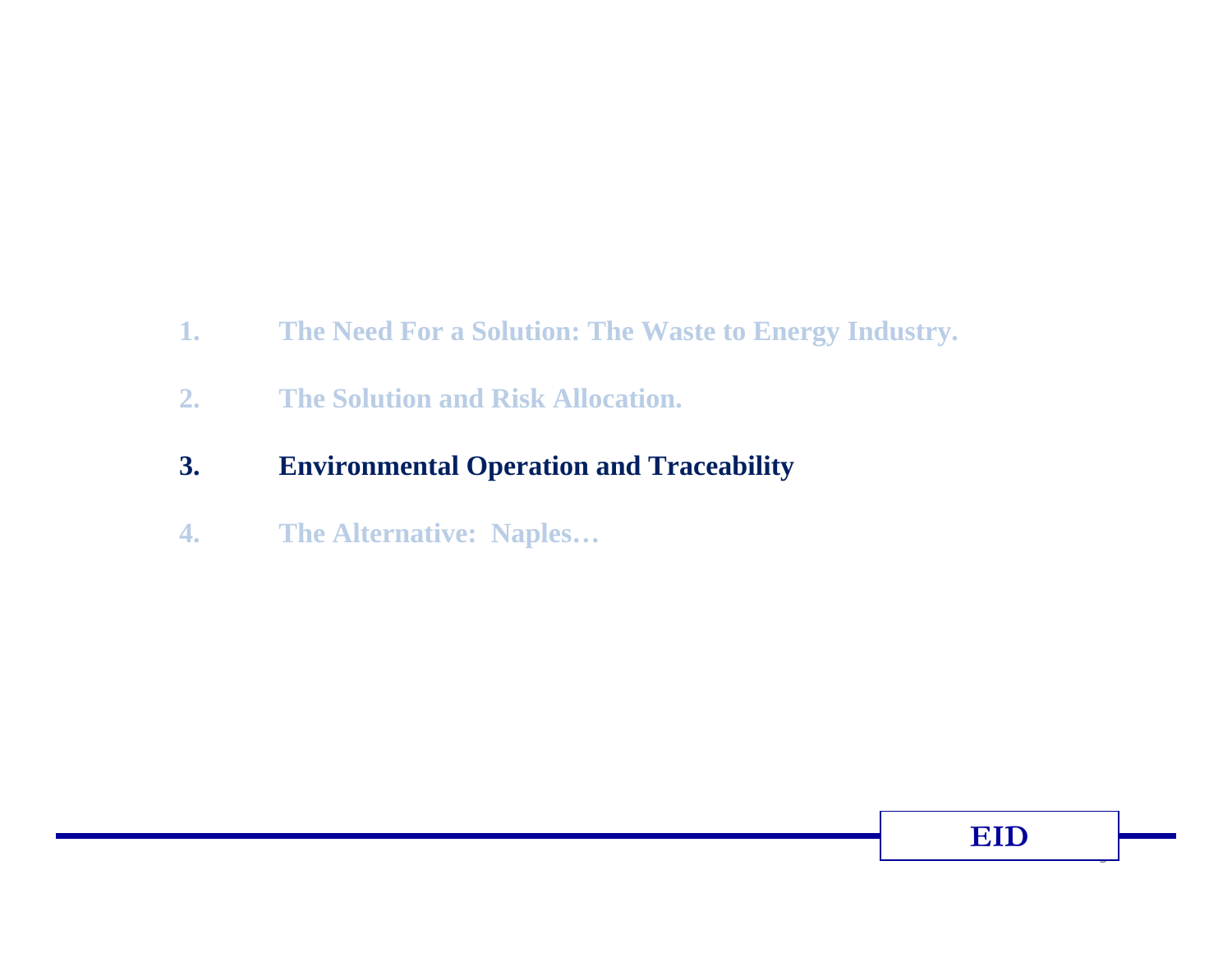## **Environmental Operation and Traceability**

- • "Germany's environment ministry reckons that incinerators have actually helped to improve air quality by reducing the need for dirtier coal-fired power plants" (*Source: The Economist 28 February 2009*).
- $\bullet$  Environmental concerns are transforming the waste industry. Technologies have become more efficient and the pollution that waste treatment causes is being controlled more tightly. Incineration has historically had a negative image of emitting toxins into the air, and of careless disposal of the residual ashes.
- $\bullet$  Today, dioxins are eliminated by burning the waste at above 1,000 ˚C, and remaining traces absorbed by active carbon. Different filters remove sulphur, chlorine and nitrogen dioxide, acidic gases, heavy metals and soot.
- $\bullet$  The three main ways of treating waste are now efficient if managed and monitored effectively, but the advantage of incineration is generating electricity.

 $\overline{1}$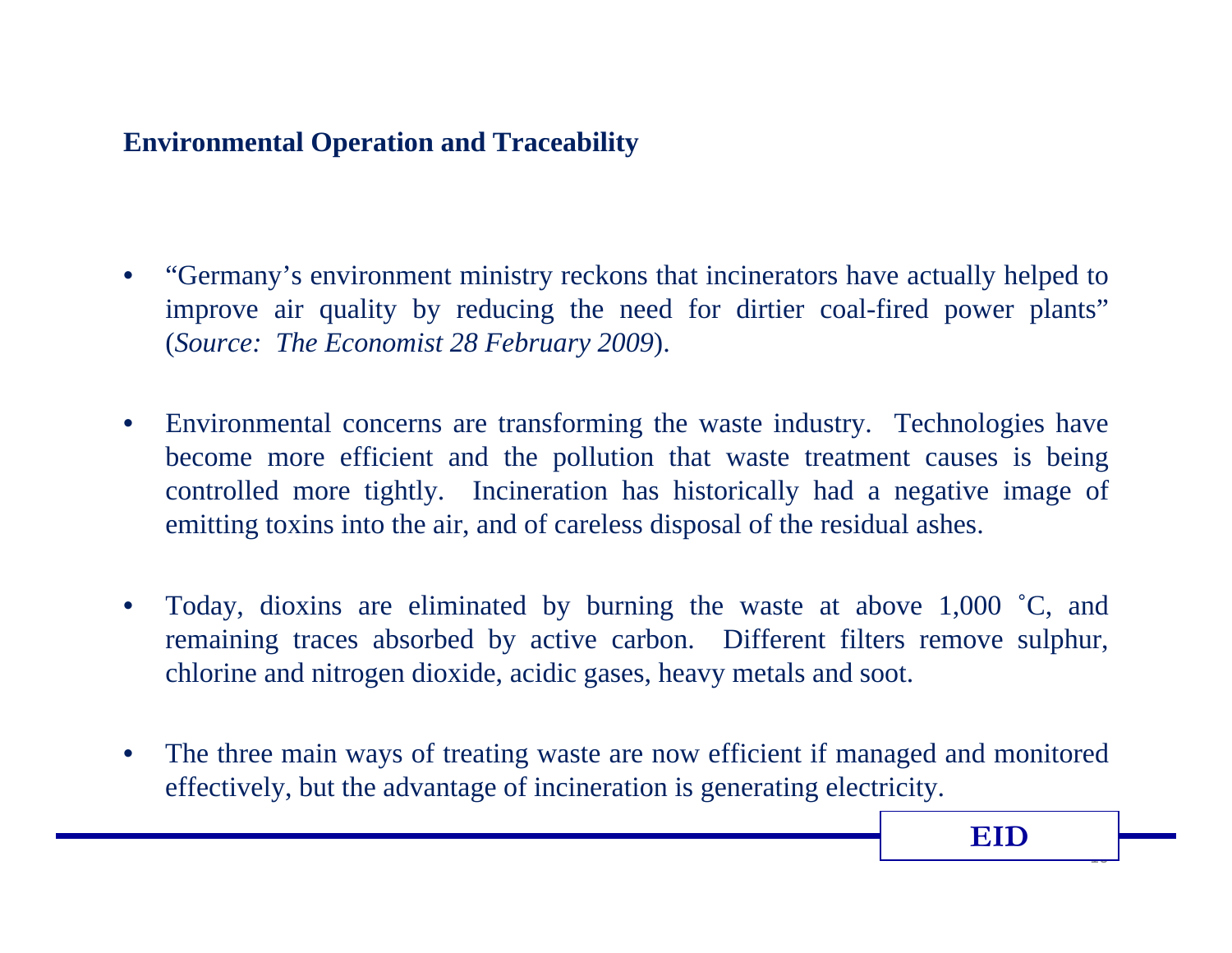## **Environmental Operation and Traceability**

- • Waste represents an opportunity as a potential resource in generating electricity.
- • The approximately 700 waste to energy plants around the world produce more power than the total wind turbine and solar production combined.
- • Japan and Singapore currently burn more than 50% of their municipal waste, and China has a target of 30% by 2030.
- • Plant No 1 will be built to European environmental standards.

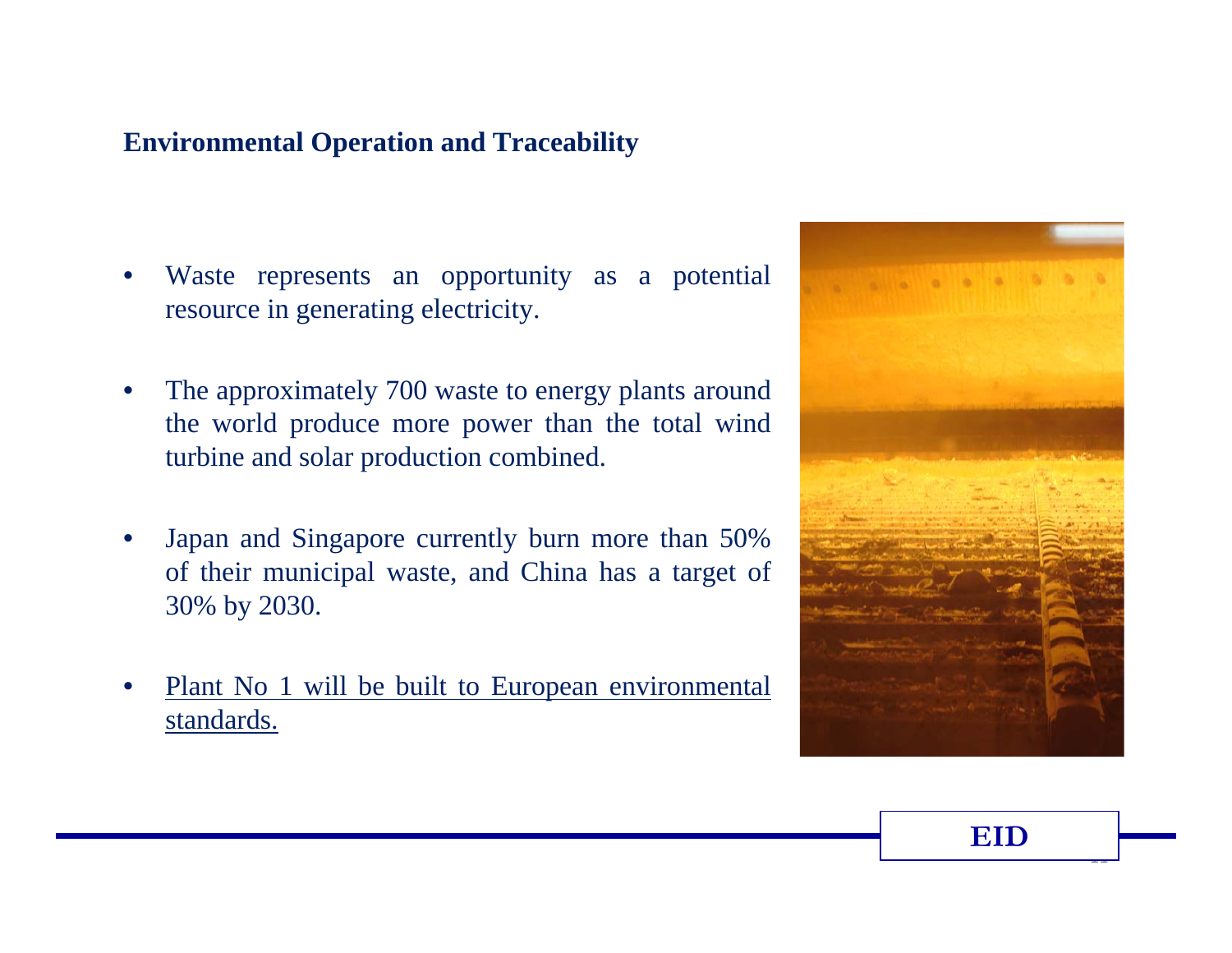# **Environmental Operation and Traceability**





<u>.</u>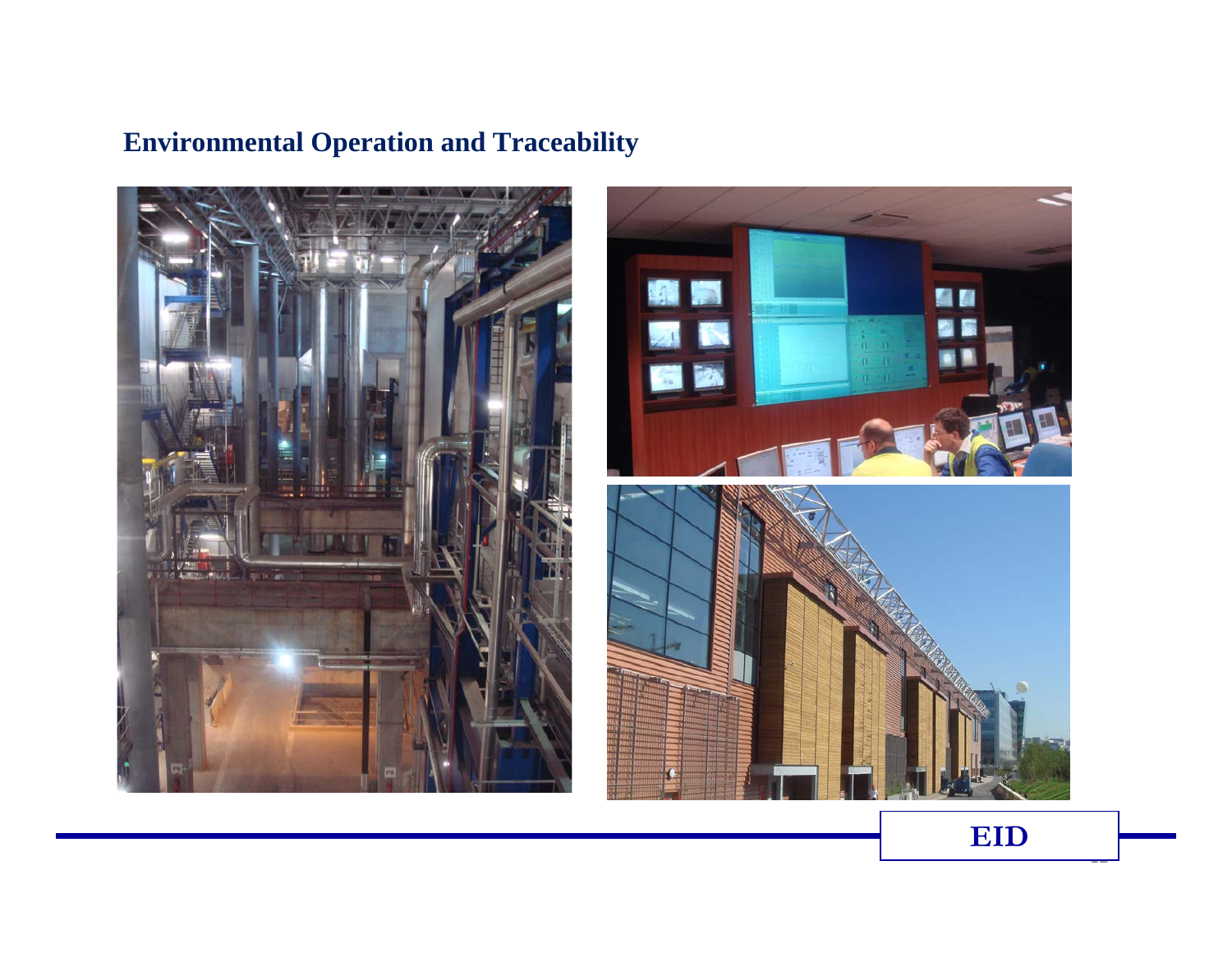- **1. The Need For a Solution: The Waste to Energy Industry.**
- **2. The Solution and Risk Allocation.**
- **3. Environmental Operation and Traceability.**
- **4. The Alternative: Naples…**

 $\overline{1}$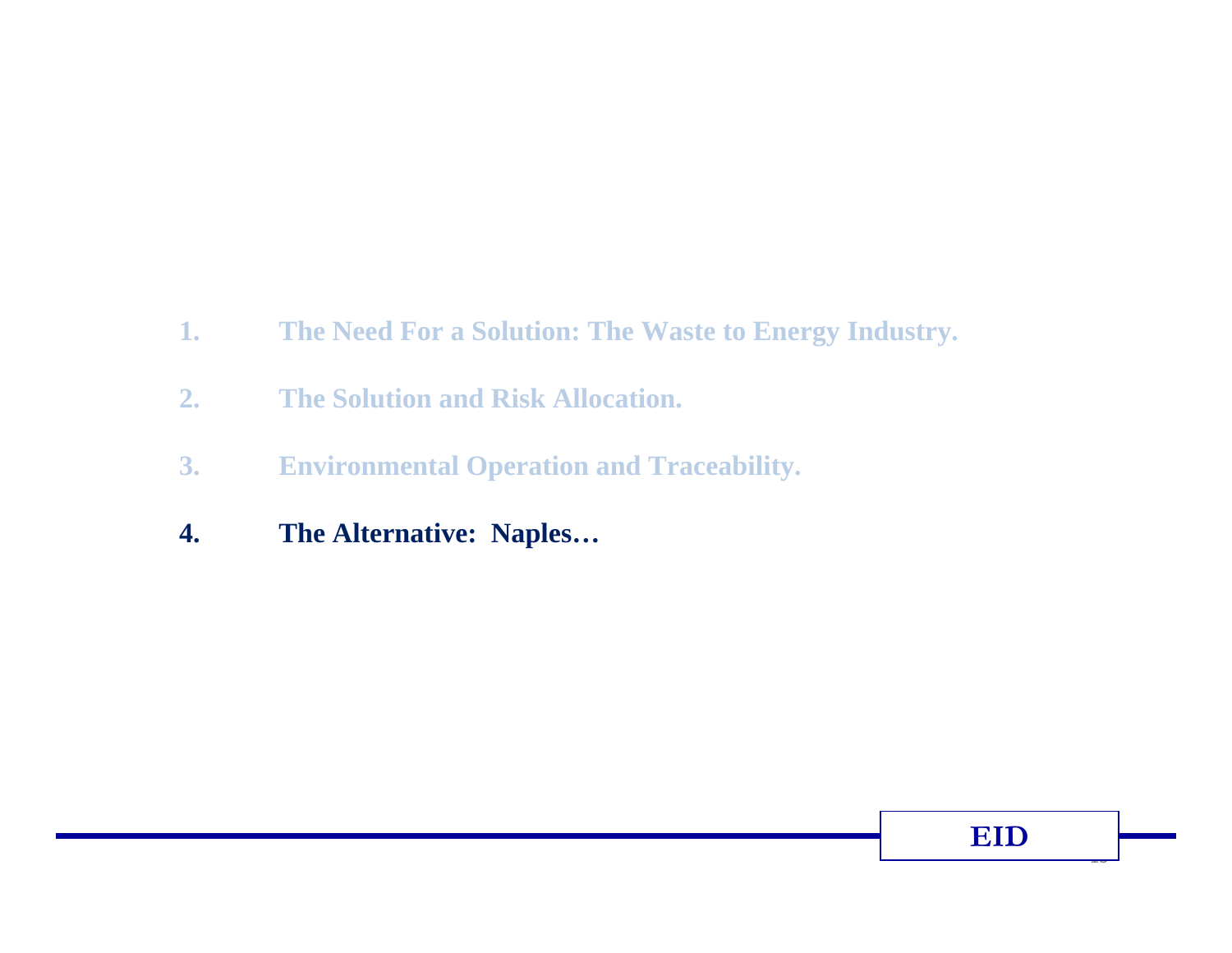## **The Alternative: Naples**

•There is no alternative to treating waste.





 $\overline{a}$